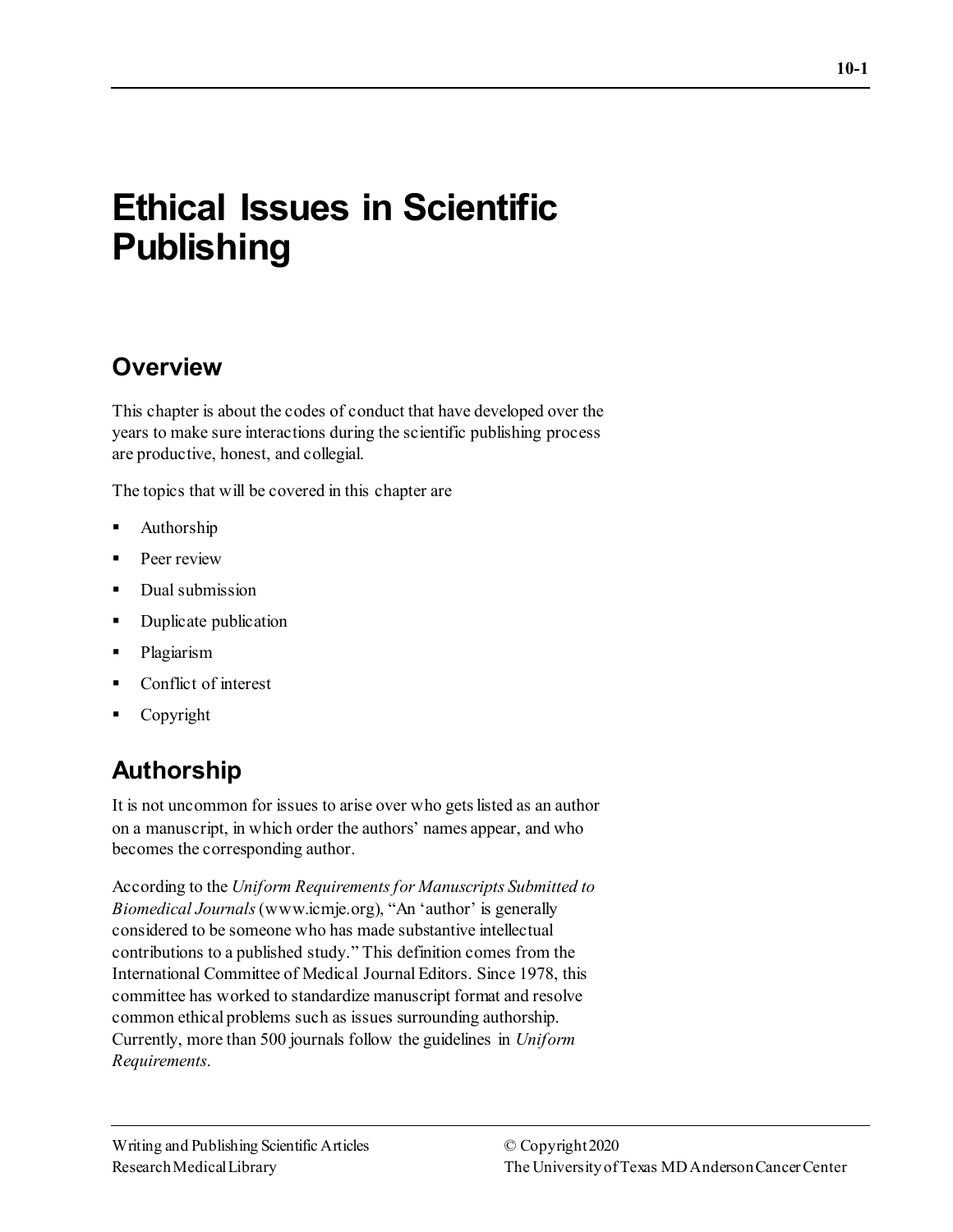According to the *Uniform Requirements*, a person qualifies as an author of a manuscript only if he or she has done *all* of the following:

- 1. Made a *substantial contribution* to conception and design, or acquisition of data, or analysis and interpretation of data.
- 2. Participated in *drafting* the article or *revising* it critically for important intellectual content.
- 3. Granted *final approval* of the version to be published.

Another way to look at who should be an author is to consider an author's responsibilities:

- 1. An author should have generated at least a part of the intellectual content of a paper, by conceiving or designing the study, collecting reported data, or analyzing reported data.
- 2. An author should have taken part in writing the paper, reviewing it, or revising its intellectual content.
- 3. An author should be able to defend publicly in the scientific community all of the intellectual content of the paper.

Because of the many problems that arise concerning authorship, journals are becoming involved in the process by establishing their own authorship guidelines. That is, many journals are requiring that authors meet certain criteria in order to be named as an author on an article. Journals are approaching this in various ways. For example, some journals require each author to state his or her particular contribution to an article using very specific wording. Other journals require that authors sign a form indicating that they have made a substantial contribution to the preparation of the manuscript.

So what do you do with the people who do not meet the strict criteria for authorship? The answer is to put them in the acknowledgment section. This section is where you acknowledge people who provided

- Materials for the study, such as cells, tissue samples, or patients
- Advice
- Assistance with data analysis or collection
- Technical support
- Patient care
- Secretarial support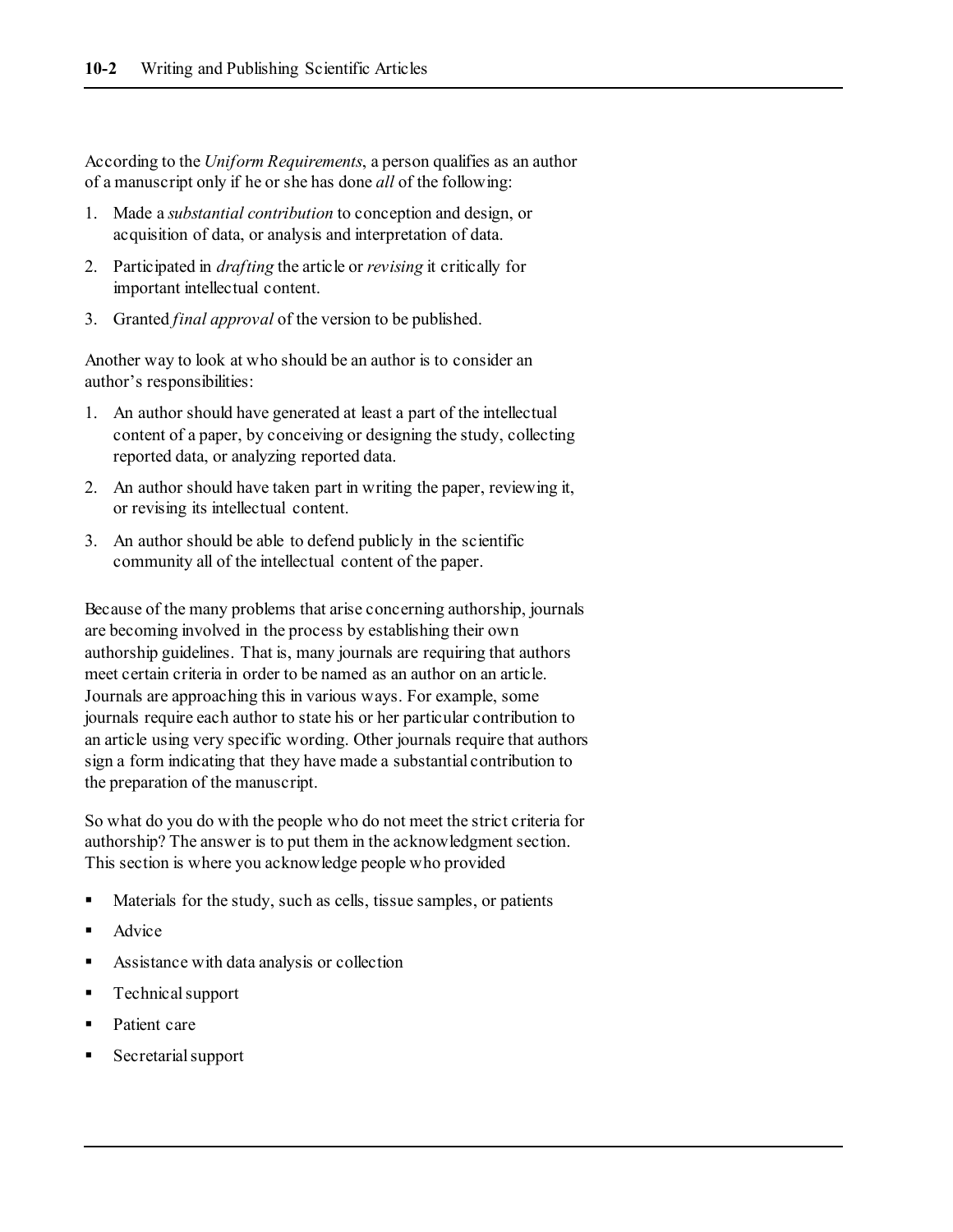- Editorial support
- Financial support, unless this has been noted in a footnote on the title page

For more information on authorship, please see "Appendix 1: Insights on Determining Authorship."

### **Tony's Dilemma**

The case that follows illustrates the difficulties that can arise in the assignment of authorship, especially for junior members of the science team. Please read the case and then imagine Tony is in your research group. Please decide how you would like Tony to resolve the issue.

#### *Case Study:*

Dr. Tony Anders is a postdoctoral fellow in the Department of Experimental Biology. He was hired by Dr. Edward Holly for his (Tony's) work involving a specific cell line. In a meeting to review the final draft of a paper describing the lab's latest research with Tony's cell line, Tony learns that Edward plans to add Dr. Martin Alize, another postdoctoral fellow in Tony's lab, as co–first author of the paper.

Tony is surprised and somewhat offended. Martin *did* contribute to the research by performing a few of the experiments, but Tony did more of the work, wrote the manuscript, and expected to be first author. He does not understand why Edward made this decision, but he suspects it is because Martin has applied for a junior faculty position and needs another publication.

#### *Questions:*

What issues does this case raise? Is there a tactful way for Tony to discuss them with Edward? Is there anything Tony can or should say to Martin?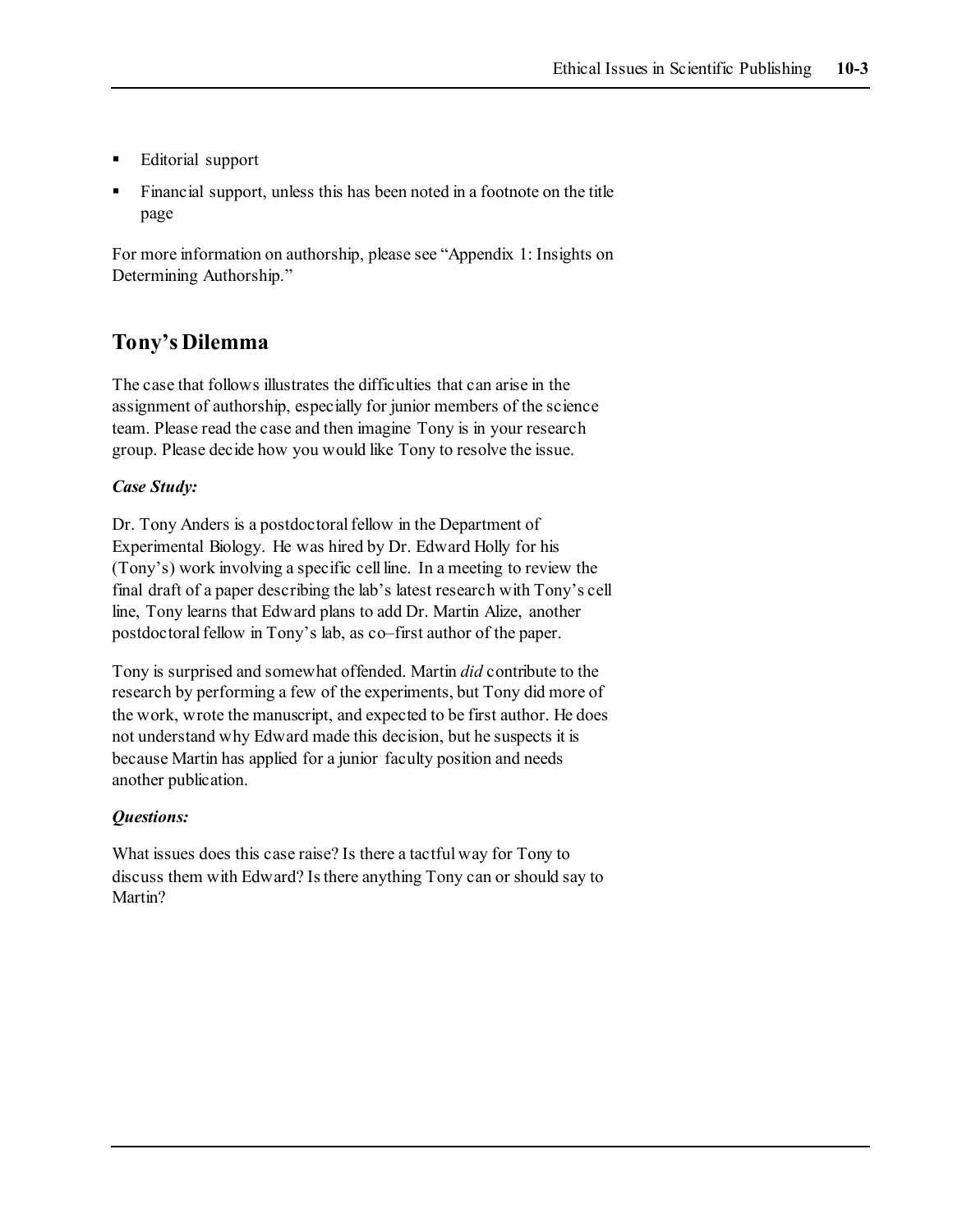## **The Case of the Changing Byline**

A second authorship dispute illustrates how a failure to make decisions about authorship up front can escalate seemingly minor disagreements. Please read the case and consider the principles of authorship and the questions at the end.

#### *Case Study:*

Dr. Annette Davis, the corresponding author of a manuscript recently accepted but not yet published by the *Journal of XYZ,* just received a letter from the journal informing her of a problem communicated to the journal by 1 of the co-authors. This co-author, Dr. Bill Baily, had complained to the editor that the paper had been submitted without his final approval *and* that he was listed as the fourth author when in fact he was supposed to have been the third author. (Because the first 3 authors are the only ones listed in the reference list in many journals, Bill wants to be 1 of these first 3.) The letter to Annette stated that the paper could not be published until the dispute over the authorship had been settled and that the journal would need written authorization from all the coauthors before proceeding.

A month later, Annette sent a letter to the journal signed by the other 3 co-authors (first, second, and third), though not Bill, indicating that they had all signed off on the paper and that Bill could be removed as a coauthor.

After 3 more weeks, she received a second letter from the journal indicating that they could not remove Bill without his authorization and that the journal was again at a standstill until the matter was resolved by all the co-authors.

#### *Questions:*

What issues about authorship can you identify in this situation? How should the issue have been handled in the first place? What can be done now to remedy the situation? How does being listed as fourth author affect bibliographies?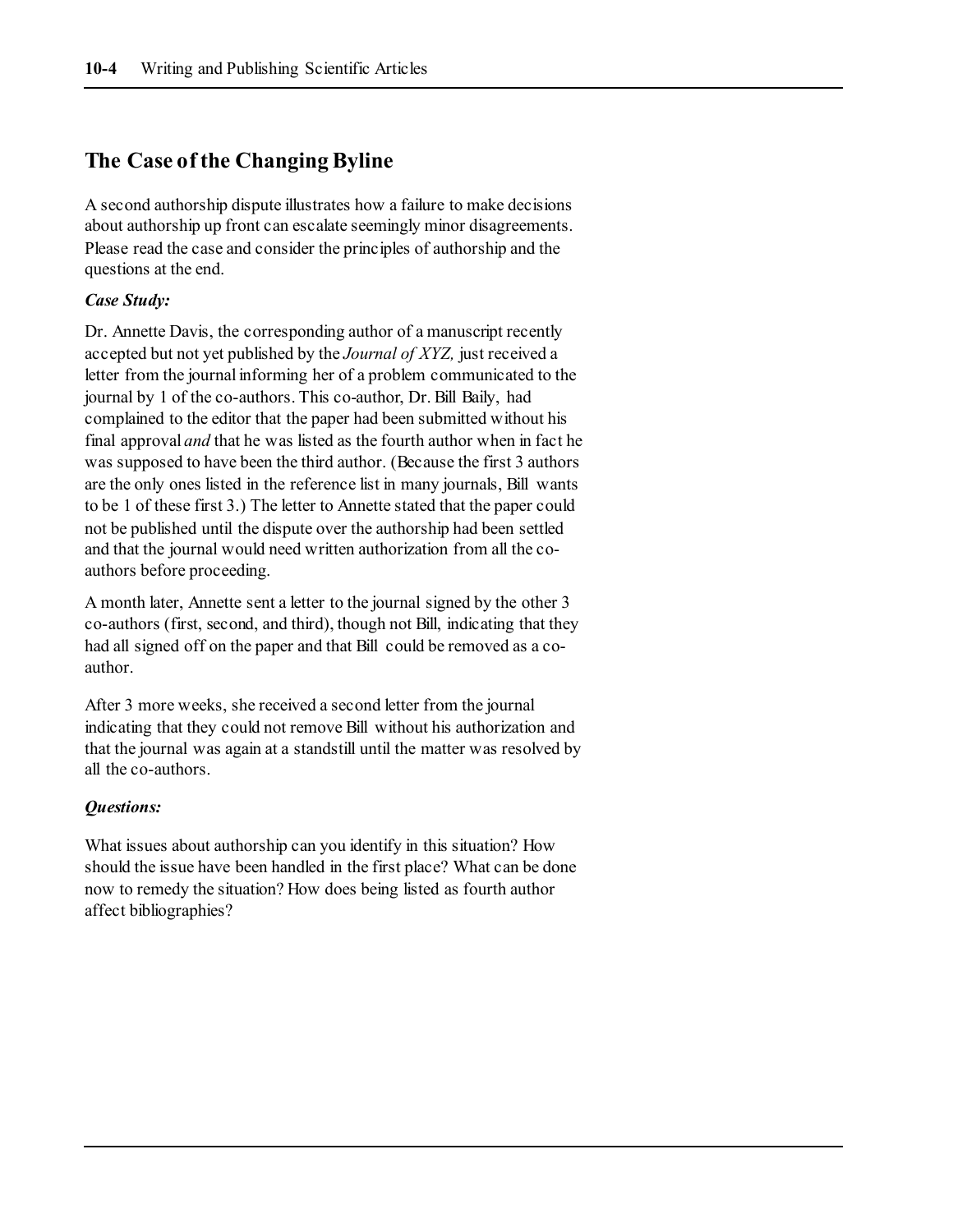# **Peer Review**

### **Responsibilities of Peer Reviewers**

Peer review is an essential component of science. Without peer review, there would be no oversight of what gets into print, and there would be no assurance that the data are reliable. Therefore, *scientists have an obligation to participate in the peer review process and ensure that only reliable data get published.*

The primary responsibility of a peer reviewer is to protect against the publication of bad science and ensure the publication of good science. If a review is not fair, objective, and accurate, one of two things could happen. Either flawed data could be published or, just the reverse, valuable data might not be published. Either way, subsequent research would be seriously affected.

The review process should be helpful, constructive, and productive. Reviewers should therefore always be collegial—polite—in their comments. Reviews are never the place for someone to show anger or strong criticism. It is also helpful for authors if reviews are organized, offer solutions and advice on how to correct problems, and look at both the big and little picture. (The chapter "Navigating the Peer Review Process" deals with effective ways to respond to peer reviewers' comments.)

### **Confidentiality of Data in Manuscripts under Review**

There is also a set of ethics that pertain to peer review. The following ethical guidelines are from the U.S. Department of Health and Human Services, the parent agency of the National Institutes of Health:

All material under review is *privileged information*. It should not be used to the benefit of the reviewer unless it previously has been made public. . . . Material under review shall *not be copied and retained* or used in any manner by the reviewer unless specifically permitted by the journal or reviewing organization and the author.

In reviewing a manuscript, one must consider what the author expects or better yet, what you expect as an author. As the International Committee of Medical Journal Editors states: "In submitting their manuscripts for review, authors entrust editors with the results of their scientific work and creative effort, on which their reputation and career may depend."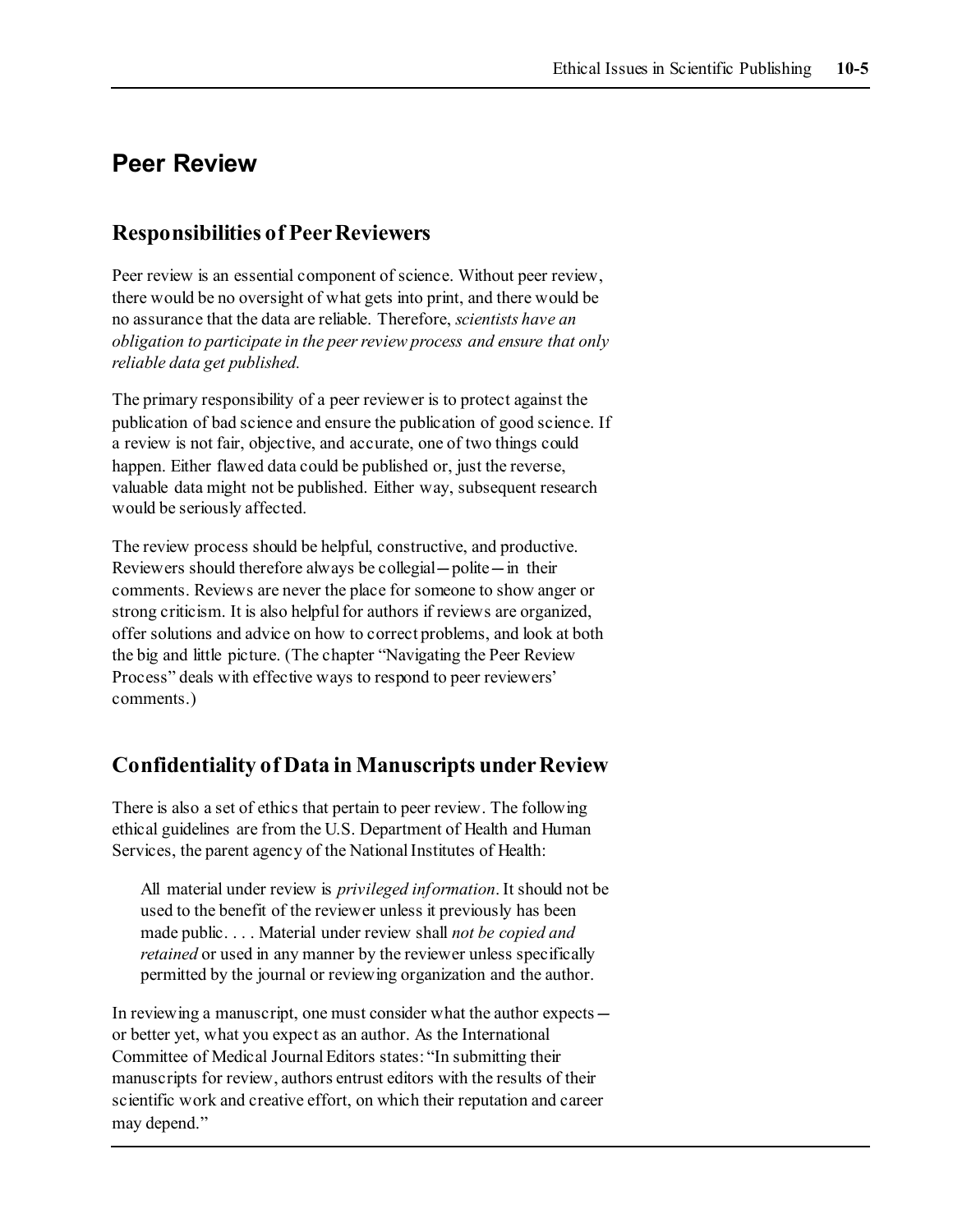#### **Reviewer Confidentiality Rule #1**

*Do not divulge or discuss the content of a manuscript with* anyone *or tell anyone that you have done a review of the manuscript.*

The issue of confidentiality is an important one. The information being reviewed is privileged—confidential. The contents of the article should not be discussed or revealed to anyone without the journal's permission.

Now, what if the reviewer is busy or has a fellow or colleague working in his or her lab who knows the topic, or maybe some aspect of the topic, very well—maybe even better than the reviewer does? The Department of Health and Human Services says that getting help with a review is acceptable but that "the names of those with whom the information is shared should be made known to those managing the review process."

Journal editors do not generally object to reviews being done by someone other than the originally assigned reviewer or to reviewers asking for the assistance of others—if this is *solely* to enhance the thoroughness and scope of the review. Indeed, such involvement contributes to the worth of the review. In addition, journal editors are always looking for new reviewers with valuable expertise. However, the original reviewer should always contact the journal office beforehand and let the staff know who he or she would like to involve in the review and find out if that is acceptable. That person's name should also appear on the review. Furthermore, any consultant reviewers should be reminded of the confidentiality requirements.

#### **Reviewer Confidentiality Rule #2**

*Do not use findings reported in a manuscript to redirect your research in*  any way*.* 

Reviewing a manuscript is also not an opportunity to use that unpublished information to your or your colleagues' advantage. That means that reviewers cannot let the content of the article allow them to change the direction of their research in any way, until after the article is published and is available to the research community as a whole.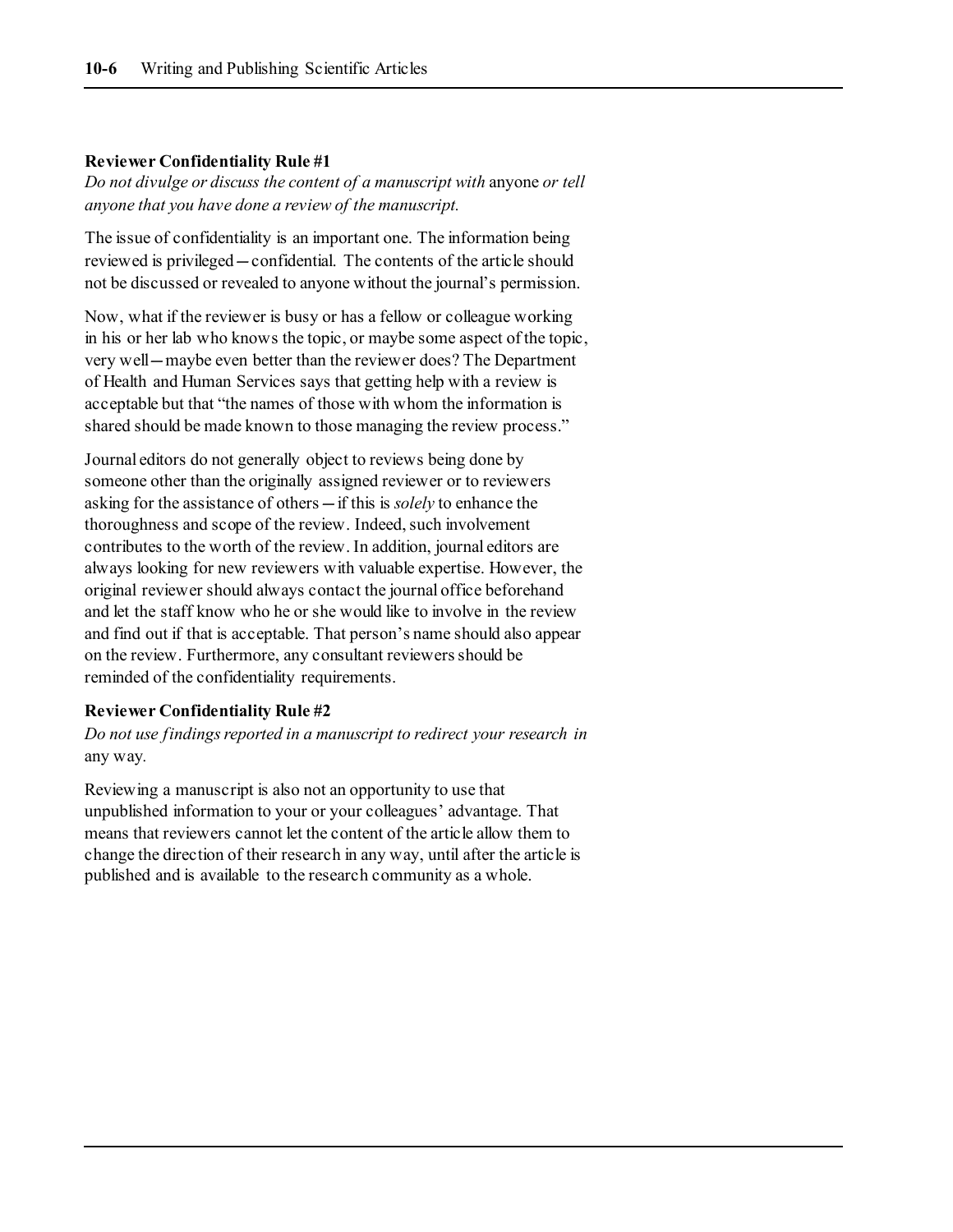#### **Reviewer Confidentiality Rule #3**

*Judge the content of an article* only *on the basis of published findings.*

What if you know something that has a bearing on the content of an article, but it is not common knowledge? For example, suppose it is a personal observation of yours or a colleague's but it is not publicly known and has not been published anywhere. Once again, you have to keep that information confidential. In this case, it *cannot* be divulged to the author. The Department of Health and Human Services says

The review must be objective. It shall be based solely on scientific evaluation of the material under review *within the context of published information* and should not be influenced by scientific information not publicly available.

#### **Reviewer Confidentiality Rule #4**

Never *reveal to the author your identity as a reviewer.*

It is also important not to reveal to an author that you have reviewed his or her manuscript. Journals and publishers count on this to reassure authors that their work received confidential and unbiased reviews. Any such breach in confidentiality is an embarrassment for you and the journal and jeopardizes the confidentiality of the review process.

[Preceding material from: Guidelines for the Conduct of Research within the Public Health Service. Bethesda, MD: U.S. Department of Health and Human Services/Public Health Service, 1992 (also see Guidelines for the Conduct of Research in the Intramural Research Programs at NIH[: www.nih.gov/news/irnews/guidelines.htm\).\]](http://www.nih.gov/news/irnews/guidelines.htm))

### **The Case of the "Borrowed" Review**

The following case illustrates some of the confidentiality issues in peer review. Please read the case and consider the principles listed above and the questions at the end.

#### *Case Study:*

Dr. John Smith, an expert in *Drosophila* embryology, has agreed to write a review of his specialty for the leading developmental biology journal. He has nearly finished writing the review when another embryology journal sends him a manuscript by Dr. Douglas Jones for peer review. This journal explicitly keeps the identity of reviewers confidential. To John's delight, the manuscript presents some novel findings pertaining to the subject of his review. Because John believes the readers of the review should be able to read the latest information, he decides to summarize Dr. Jones' findings in his review, even though these findings have not been published yet. John also does not know whether Dr. Jones' paper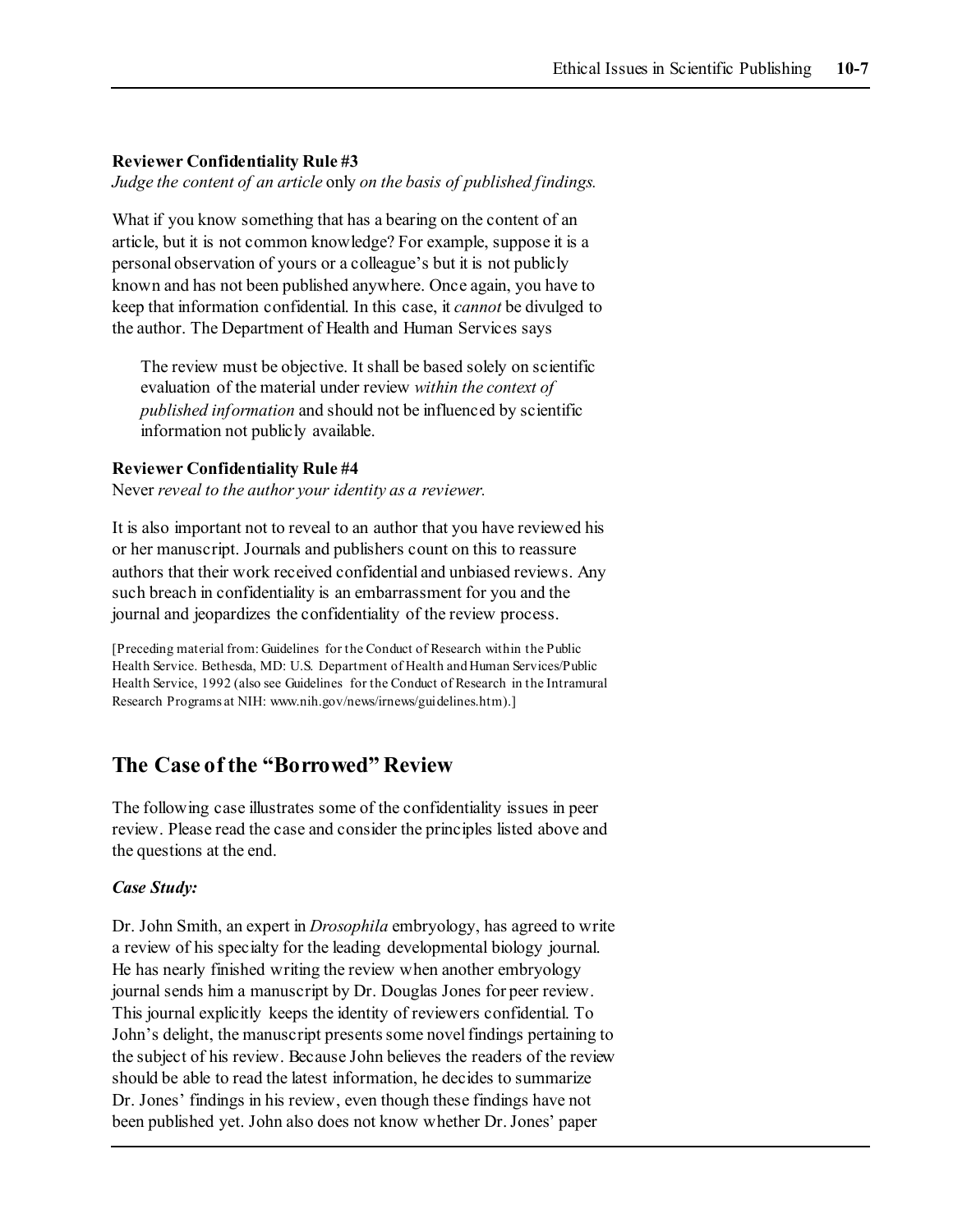will be accepted by the journal, nor does he know in what issue it would be published if it is accepted. He does know that his review is scheduled for publication early next year.

#### *Questions:*

How does this case violate the principles of confidentiality governing peer review? Could John contact the other embryology journal to get their permission to use Dr. Jones' report? Could he contact Dr. Jones? If he reported Dr. Jones' findings without the permission of either the journal or author in the hope that Dr. Jones' paper will be published before his review, what dilemma might he find himself in?

# **Dual Submission**

Dual submission is the unacceptable practice of submitting the same manuscript to 2 or more journals at the same time. Why do authors do it? They do it for 1 reason, and that is to avoid having to wait to get a decision from 1 journal before sending the manuscript to the next journal—a wait of as much as 2 to 3 months. It is done to speed the process and thereby ensure that the author gets his or her article into print as quickly as possible. This is an understandable temptation, but it is wrong for several reasons.

The first reason is that journals do not allow dual submission, and this is usually stated in the journals' instructions to authors. Journals do not allow dual submission because twice as many reviewers and twice as much staff time will be taken up in the peer review process. In other words, dual submission wastes a lot of people's time.

A second reason is that dual submission puts other authors who are observing all the rules at a disadvantage—first by putting the paper ahead of papers by authors who are patiently waiting for a decision on their article before sending it to another journal, and second by tying up 2 sets of reviewers, who are not then free to review other manuscripts.

It is highly unlikely that dual submission will go undetected. Often there are only a few reviewers with the right expertise to review a manuscript in a particular area, and a manuscript sent to 2 different journals may very well get sent to the same reviewer or reviewers, who will immediately detect the dual submission.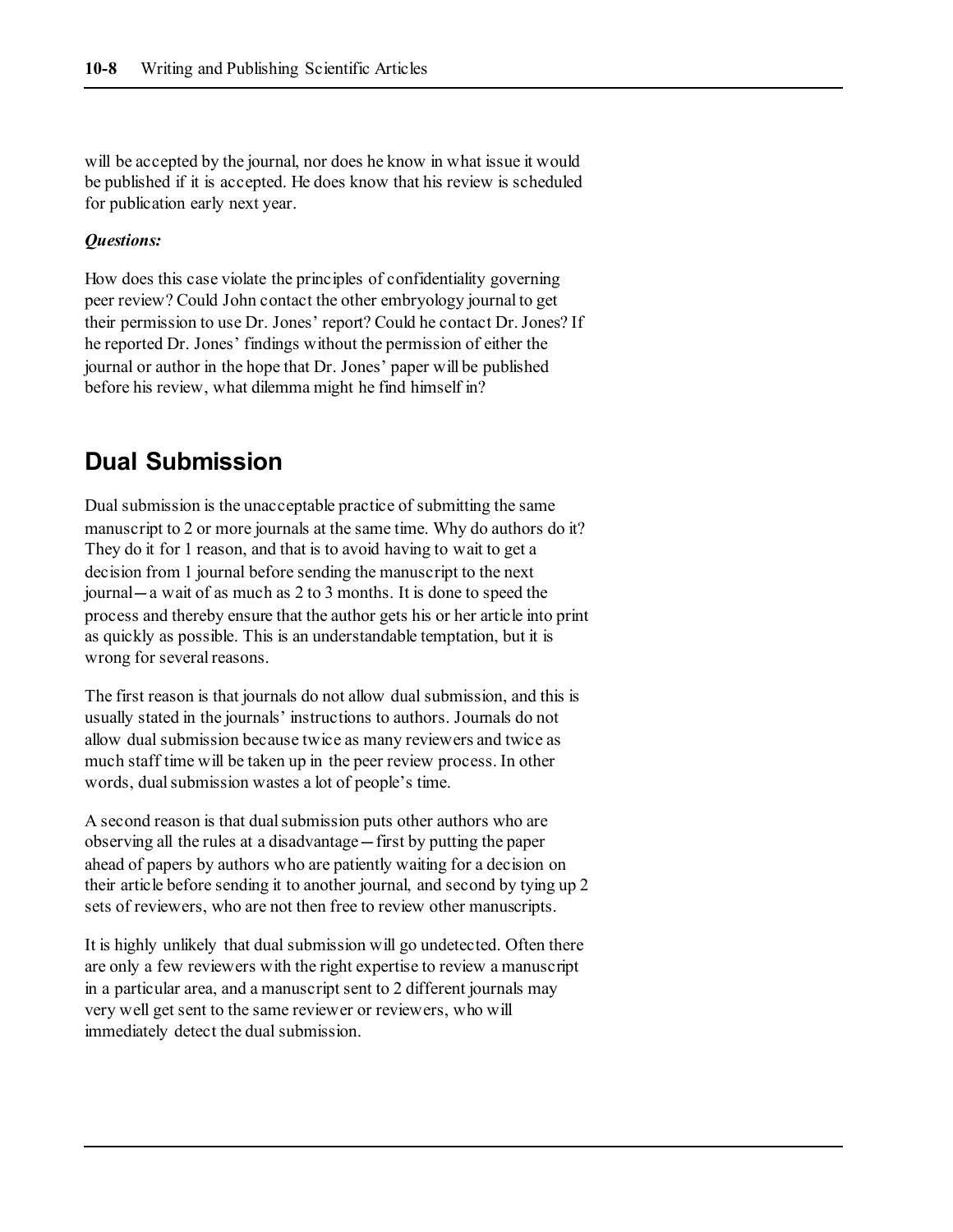The possible consequences for an author who gets caught submitting the same manuscript to 2 or more journals simultaneously include the following:

- Dual submission *damages* an author's *reputation*.
- The manuscript under consideration may be *immediately rejected by both journals*.
- Journals may penalize the author by *not allowing him or her to submit any manuscripts* for a certain period of time.

# **Duplicate Publication**

Duplicate publication is the unacceptable practice of publishing a paper that overlaps substantially with 1 already published. The primary reason authors engage in duplicate publication is to add to their list of publications.

There are several consequences of duplicate publication. First, duplicate publication *wastes readers' time*. Readers of articles deserve material that is original unless there is a clear statement to the contrary. Second, duplicate publication *wastes space*. Duplicate publication clogs the literature with redundancy and is not a cost-effective use of resources. It also potentially denies that space to another author. Third, duplicate publication *distorts the true picture*. The duplicate set of data take on twice the importance of a single set of data. That is, there are twice as many data showing the same thing. Fourth, duplicate publication *violates the copyright law*. And finally, duplicate publication is *scientific misconduct*.

Authors who are caught publishing the same material twice face several possible consequences:

- A *notice of redundant publication* may be published without the author's explanation or approval.
- There may be *academic penalties*.
- Journals may penalize the author by *not allowing him or her to submit any manuscripts* for a certain period of time.

The first consequence is not just an embarrassment to the author. It also causes readers and other researchers to be concerned about the author's scientific integrity, and these are concerns that do not disappear quickly.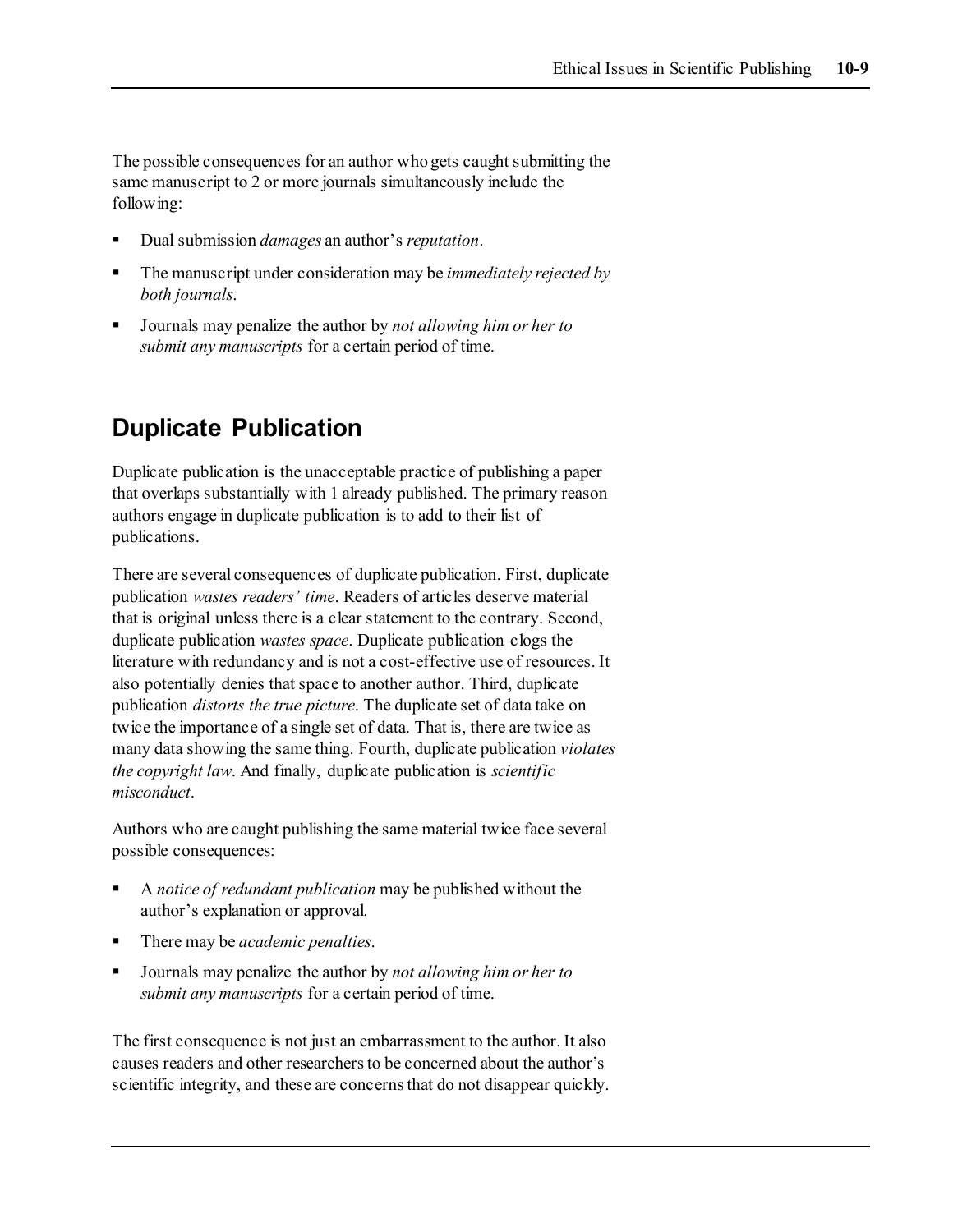There are a couple of rare situations in which it may be acceptable to publish the same article in more than 1 place:

- Consensus or position papers
- Papers in journals published in different languages

Under these conditions, duplicate publication—or secondary publication, as it is more commonly called in these cases—may be beneficial. For example, a consensus or position paper prepared by a scientific or medical organization may contain information that needs to be communicated to the practitioners of an entire specialty or investigators in an entire field. Or a paper may contain information that needs to be communicated to people who speak different languages or who live in different countries. However, if secondary publication is warranted for either of these reasons, certain conditions must first be met, as stated in the *Uniform Requirements:*

- 1. The authors have *received approval* from the editors of both journals; the editor concerned with secondary publication must have a photocopy, reprint, or manuscript of the primary version.
- 2. The *priority* of the primary publication is respected by a publication interval of at least 1 week (unless specifically negotiated otherwise by both editors).
- 3. The paper for secondary publication is intended for a *different group* of readers; an abbreviated version could be sufficient.
- 4. The secondary version *faithfully reflects*the data and interpretations of the primary version.
- 5. The *footnote* on the title page of the secondary version informs readers, peers, and documenting agencies that the paper has been published in whole or in part and states the primary reference. A suitable footnote might read: "This article is based on a study first reported in the [title of journal, with full reference]."
- 6. The title of the secondary publication should indicate that it is a secondary publication (complete republication, abridged republication, complete translation, or abridged translation) of a primary publication. Of note, the National Library of Medicine does not consider translations to be "republications" and does not cite or index translations when the original article was published in a journal that is indexed in MEDLINE.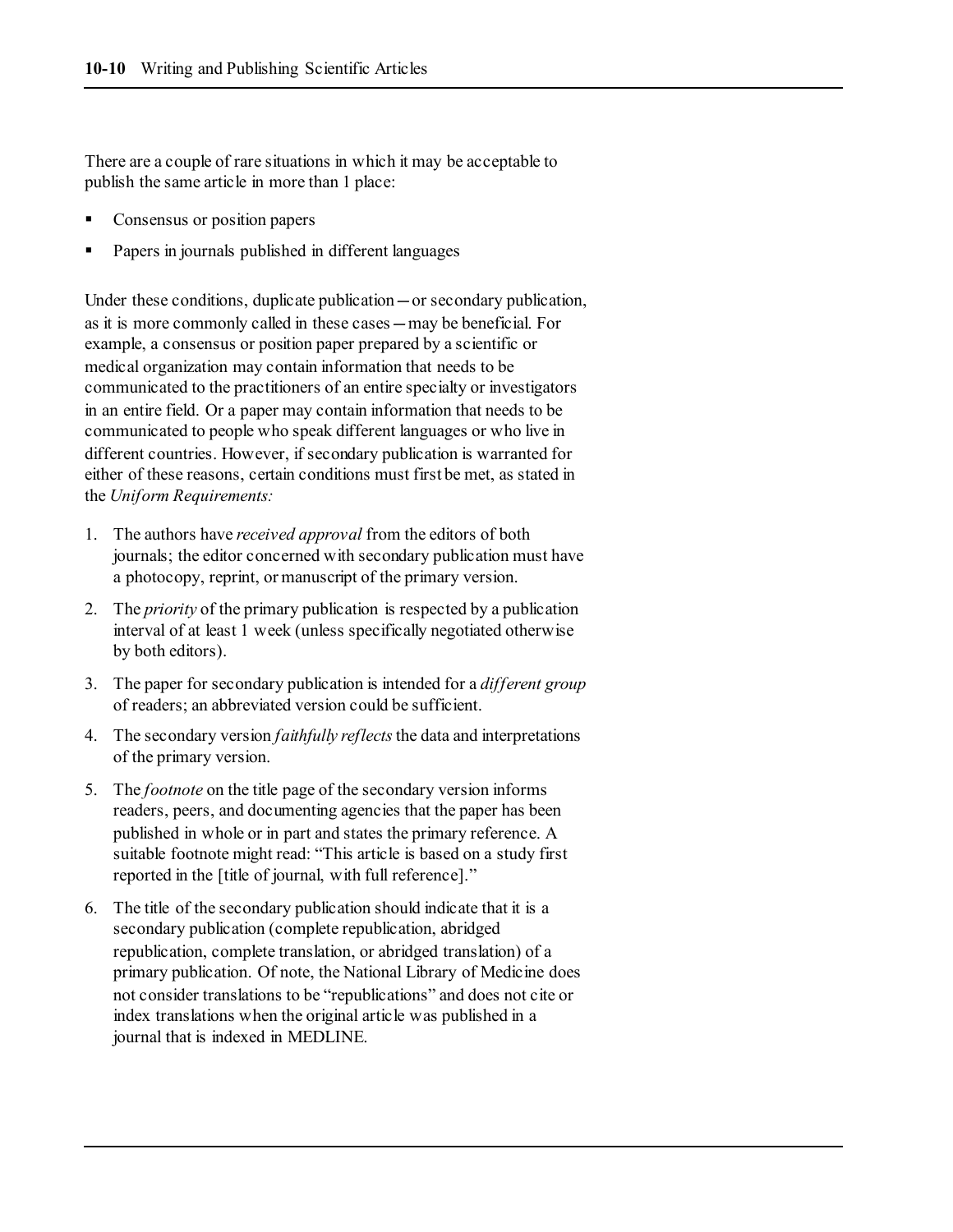## **The Case of One for Two**

The following case illustrates how success may trap a scientist into a difficult situation: Should the scientist violate the rules against duplicate publication or should he or she disappoint good friends and colleagues? By postponing a decision, the scientist makes the dilemma worse. Please review the case in light of the principles about duplicate publication and be prepared to discuss alternatives.

#### *Case Study:*

Dr. Mary Blair is world famous for a surgical technique she developed, which is now in use everywhere. She has been asked many times to write chapters for books on surgical techniques, and each time she has added important modifications to the text (and sometimes to the technique). This year, however, 2 different editors have asked her to describe the technique. She agrees to the 2 requests but finds that her enthusiasm for writing about the procedure has diminished a great deal. Besides, she is now working on another surgical technique she believes will be even more important. Her first paper describing this new procedure has just been published, and she has already been asked to write a book chapter on it. Because of her new interests and limitations on time, she decides to submit the same chapter on the old technique to both publishers. She reasons that after all, she is the only surgeon who can describe the old technique and its pitfalls completely and that she has run out of new ways to describe it. She also knows that the editors of the 2 books, both of them career-long friends, would be very disappointed if she turned them down now, so close to the deadline, after she has already agreed to write the chapters.

#### *Questions:*

Is Mary justified, in this limited circumstance, in making this decision to publish the same article twice? If yes, why? If no, why not?

# **Plagiarism**

Plagiarism comes from a Greek word that means "kidnapping," and although there is no child or other person literally being taken, for the author who is plagiarized, it is almost as if his or her child has been kidnapped. The material plagiarized might be a description, an idea, a hypothesis, an observation, data, a graph, an interpretation, or a conclusion. As the U.S. National Academy of Sciences defines it: "In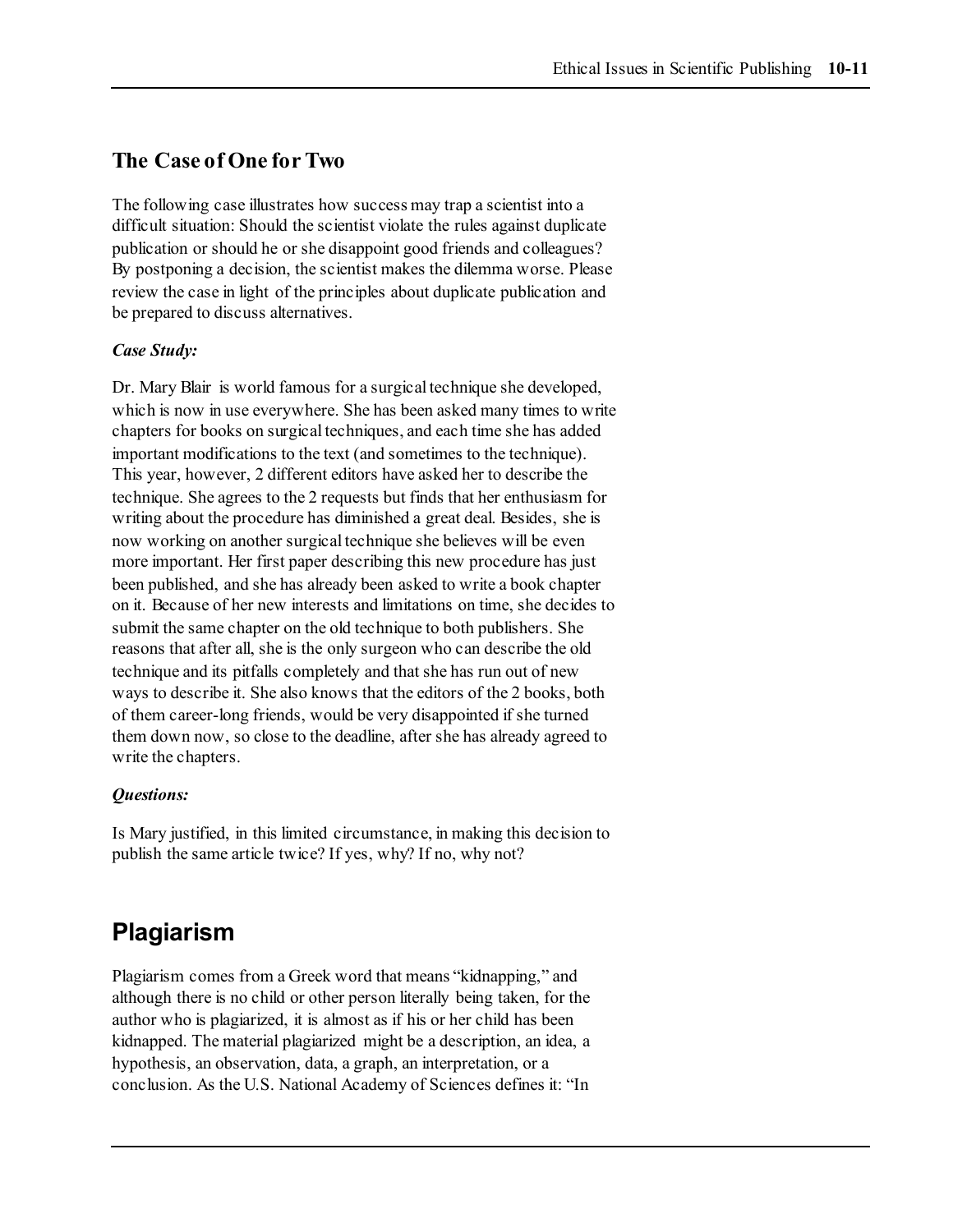plagiarism, an author presents as his or her own ideas, language, data, graphics, or even scientific protocols created by someone else, whether published or unpublished, without giving appropriate credit."

(From: *American Medical Association Manual of Style*; based on: National Academy of Sciences. *Responsible Science: Ensuring the Integrity of the Research Process.* Washington, DC: National Academy Press, 1992.)

Most people think that plagiarism is the "verbatim [word-for-word] lifting of passages without enclosing the borrowed material in quotation marks and crediting the original author."

(From: *American Medical Association Manual of Style*; based on: *Some Notes on Plagiarism and How to Avoid It* [handout]. Evanston, IL: Northwestern University.)

But plagiarism also occurs in a form known as "mosaic plagiarism." This is when an author takes a few ideas from an original source, including some verbatim words and phrases, and then intersperses those ideas with his or her own ideas and opinions without distinguishing between the 2 and crediting the original source.

There are 2 things wrong with mosaic plagiarism. The first, of course, is that the author has taken someone else's original ideas or description and presented them as his or her own. The other problem is that in the process of adding his or her own ideas and interpretations, he or she may change the other author's original message. The simple solution to avoid mosaic plagiarism is to

- Restate the wording or ideas of the original author in a way that is completely true to the original, and
- Attribute the content to the original author.

This is getting into the practice of paraphrasing, which is perfectly acceptable. Very simply, paraphrasing is taking someone's original description and restating it in your own words—but always with appropriate credit to the original source.

A last thing to be careful of is not to plagiarize yourself. Yes—that, too, is plagiarism. It is not acceptable to take a paragraph, a table, an introduction—any previously published material of yours—and present it in another manuscript as entirely new material. There may be a strong temptation to do so. After all, this eliminates having to take the time to describe something in entirely different words.

But self-plagiarism is not acceptable. For one thing, it violates copyright law (please see "Appendix 2: Copyright" for information on the basics of copyright). The only way you can re-use your previously published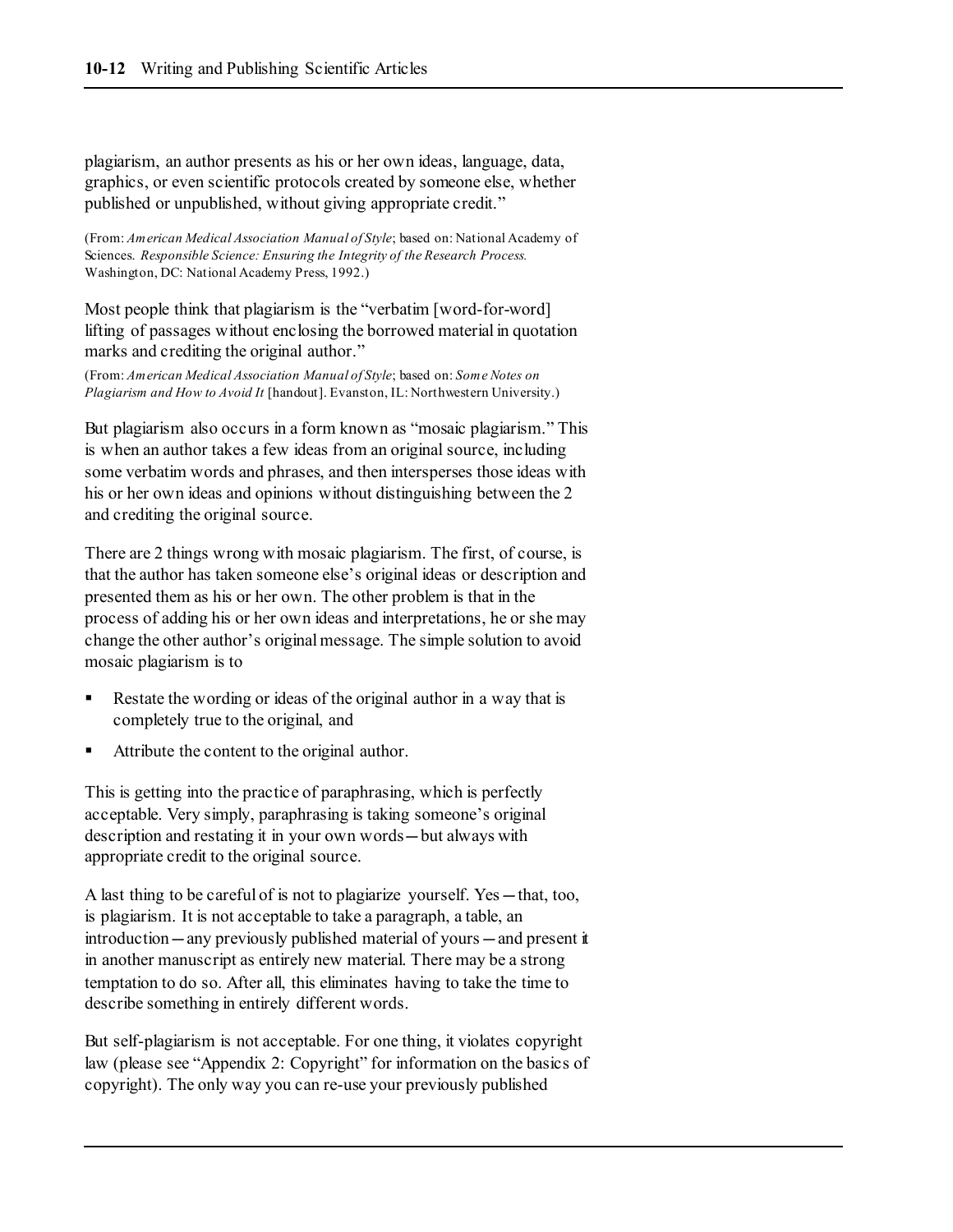material is to ask for permission—and be sure to credit the original source. The other consequence of self-plagiarism is that your credibility as an expert in a particular area comes into question. It suggests that your knowledge is so limited that you could not come up with more than 1 original description. Indeed, if you find yourself describing the same thing in 2 different places, one would expect that the description would be different because you should be writing for 2 different audiences reading 2 different publications. If that is not the case, then maybe you should rethink writing the second manuscript.

The consequences of plagiarism are many:

- You *damage* your credibility and your integrity.
- You *violate* copyright law.
- You could face *legal consequences*, including possible expensive fines.
- You may *not be allowed to publish* in that journal or all journals in that particular field for a certain period of time.
- You could face *academic penalties—*denial of tenure, grants, promotion, etc.

# **Conflict of Interest**

One of the best definitions of conflict of interest comes from the International Committee of Medical Journal Editors:

Conflict of interest exists when an author (or author's institution), reviewer, or editor has financial or personal relationships that inappropriately influence (bias) his or her actions.

Conflict of interest for an author, reviewer, or journal editor can result from

- Owning stock in a company
- Being an employee of a company
- Being on the board of directors of a company
- Receiving financial support from a company
- **Working for a competing company**
- Doing research on a competing product
- Personal relationships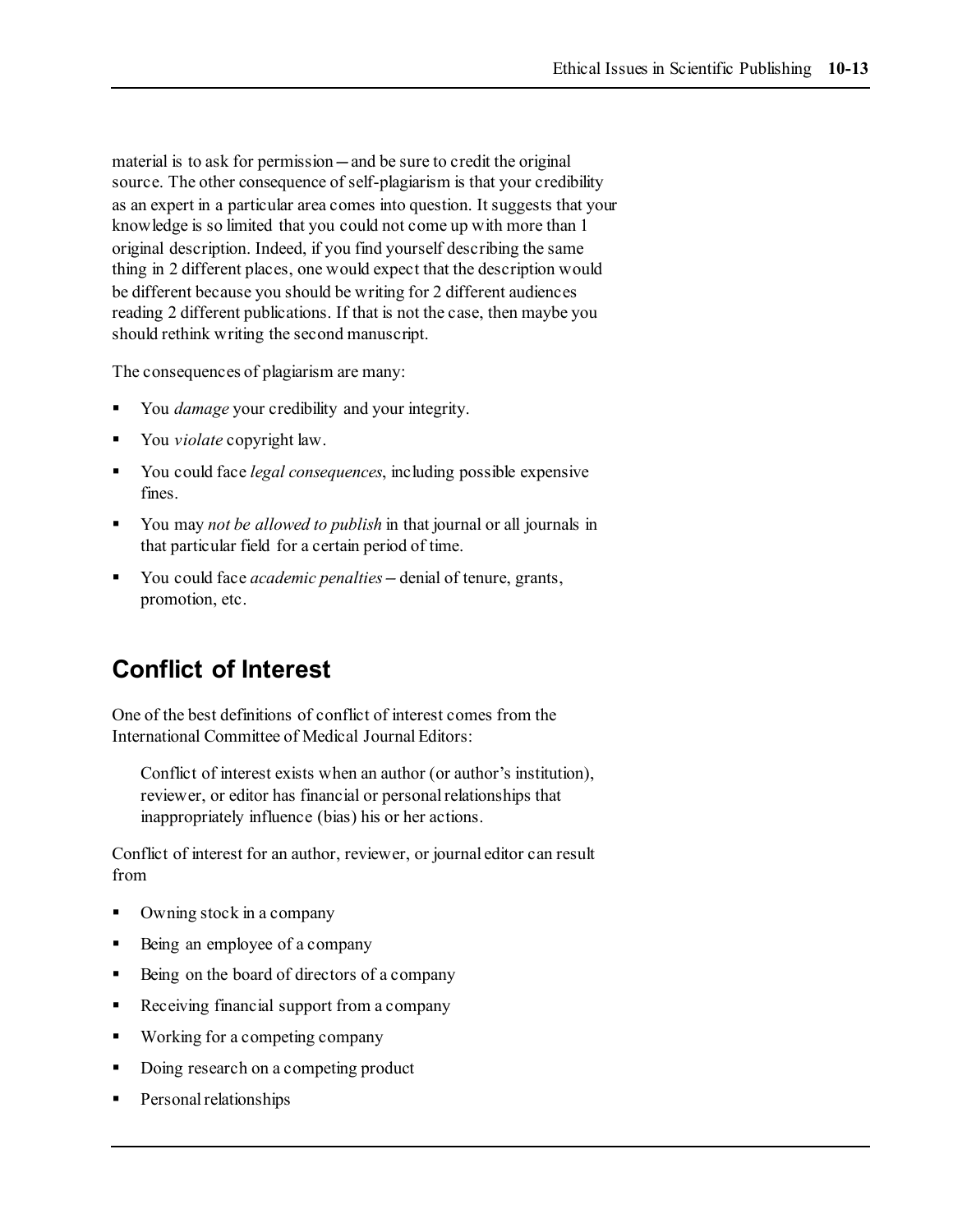Any possible conflict of interest that could bias a person's view or be used to influence another person's view needs to be divulged when the manuscript is submitted by the author or received by the reviewer or journal editor. If you are an *author*, you need to reveal any special relationship you have with the topic that might influence the way in which you present and interpret the data. If you are a *reviewer*, you need to excuse yourself from doing the review. If you are a journal *editor*, you need to ask another editor to make the decision on the manuscript.

It is always better to play it safe and indicate any potential conflict to the journal's editor from the start. This gives the editor an opportunity to review the matter and make his or her own determination about how to handle it. Furthermore, not divulging something, even though minor, may be seen as a deliberate attempt to hide the information.

# **Giving a Friend a Boost**

The following case illustrates some of the conflict of interest principles described above. Please read it and decide whether Dr. Brown has a reportable conflict of interest.

#### *Case Study:*

Dr. Wilma Brown has just received a manuscript for review from *Journal ABC*. She knows the manuscript was written by Dr. Jill Bartlett, who worked as a postdoctoral fellow in her laboratory a year ago. Wilma has been proud of Jill's rapid rise, which Wilma believes is at least partly a reflection of the training she gave her. Wilma welcomes another chance to advance Jill's career by reviewing her manuscript. She knows there are many scientists who could give a good review of the subject, so she is glad for the good fortune of being assigned to review it.

#### *Questions:*

What are Wilma's obligations to the journal regarding review of this manuscript? Should she review Jill's manuscript? As a close colleague of Jill, could Wilma mention the review to her?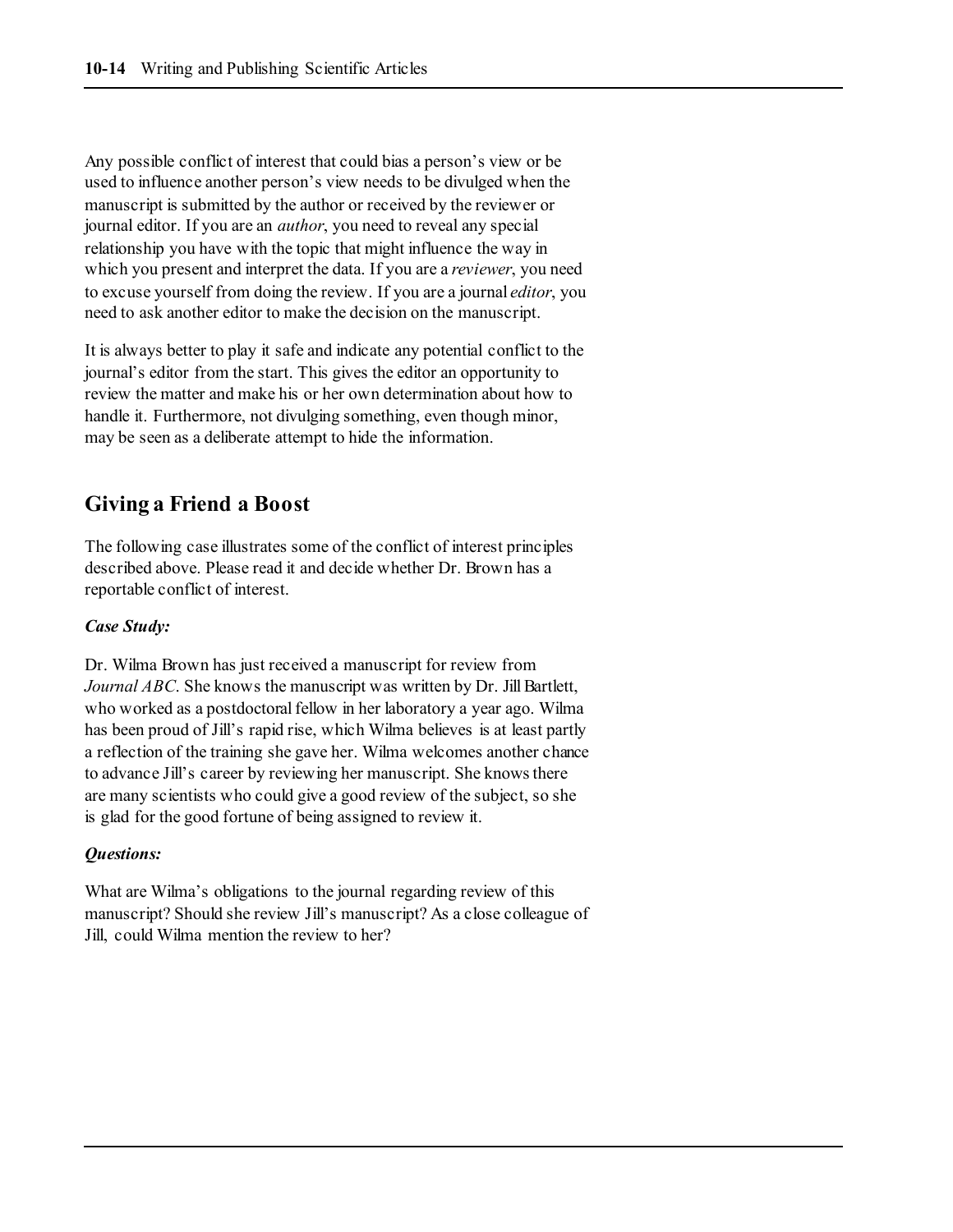# **Appendix 1: Insights on Determining Authorship**

James Cox, MD Professor, Division of Radiation Oncology Former Editor in Chief, *International Journal of Radiation Oncology, Biology, Physics*

Authorship guidelines vary widely from country to country and from one institution to another. In the United States, it is generally accepted that the first author should be the individual who contributes most to the work and who is the primary author of the manuscript. Usually the last author is the individual who has provided the scientific and administrative framework for the development of the study and oversight of the findings. This individual is usually most responsible for an understanding of the integration of the reported findings with the literature and with emerging findings from other institutions. It is easiest to decide who will be the last or senior author when it is a laboratory where numerous postdoctoral trainees, graduate students, and junior faculty work. This is not so consistently the case in the clinical arena.

A variation on the author list above is the report by a trainee (resident or fellow) with the direct supervision and mentoring of a faculty member. In this case, the faculty member is often listed as the second author unless he or she is at the same time the senior author, in which case he or she may be the last author.

All authors should have contributed in a clearly identifiable way in generating the data, contributing to the analysis, and/or reviewing and critiquing the manuscript. The first or senior author is most responsible for identifying the contributing authors.

In the current environment where collaborative work is encouraged, it is wise to be inclusive of authors rather than exclusive lest the work of a contributing individual fail to be recognized. On the other hand, honorary authorship is not warranted; that is, listing the name of someone who has neither directly participated in the work nor contributed to the writing and reviewing of the manuscript should not be done.

Disagreements about authorship usually occur when there has been no discussion of authorship prior to the generation of a completed manuscript. If there is a disagreement about authorship, the two people most responsible for deciding the author list are the first author and the senior author.

Cooperative group guidelines serve as a good example of the variability of publication guidelines. In the Radiation Therapy Oncology Group (RTOG), the first author is the principal investigator (PI) of the trial, the second author is the statistician who has been most responsible for analyzing the results, and the other authors are the major participants who have supported the trial both intellectually and by enrolling their patients. The study chair is not on the author list in most cases unless he or she is actually the PI of the trial. By contrast, in the National Surgical Adjuvant Breast and Bowel Project, Dr. Bernard Fisher was the PI of every trial and was the first author on the overwhelming majority of publications stemming from the work of this group over a 30+ year period. Somewhere in between are the Eastern Cooperative Oncology Group and the Southwest Oncology Group, who give special recognition to the disease site chair (lung, gynecologic, genitourinary, etc.) as well as the modality chairs (surgery, radiation oncology, medical oncology, etc). These groups do not recognize the contributions of investigators from individual institutions but rather put all of their emphasis on the "scientific leadership" under whom the studies were developed.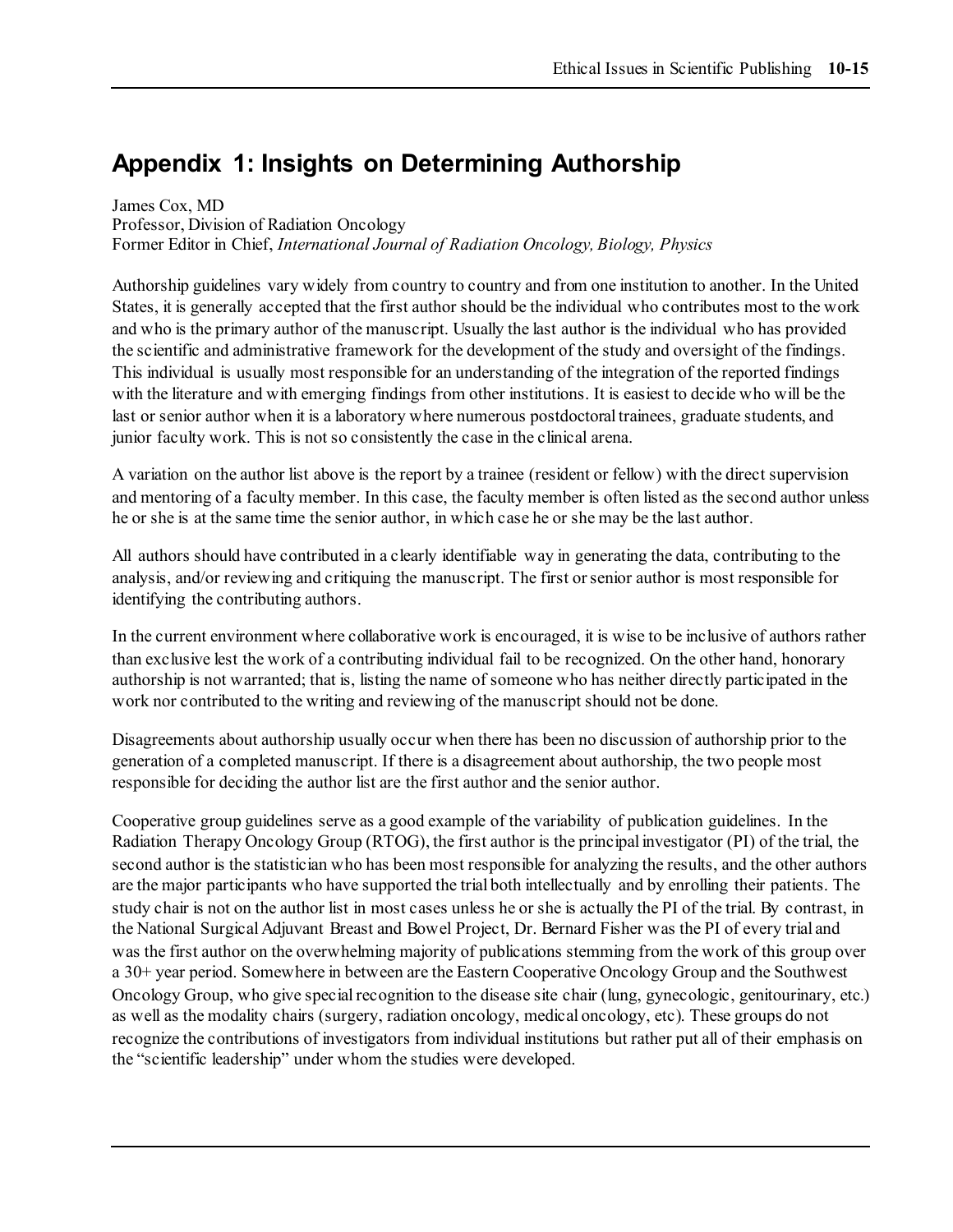In summary, in my view, only those who actually do the work deserve to be authors. The work is almost always led by a single individual, perhaps with support from a mentor or senior investigator. These individuals should appear first, second, or last in the author list. The remainder of the author list is best determined by the two or three individuals noted above, with an emphasis on including those who should be recognized for the work and excluding those who serve in administrative positions and who did not contribute directly to the investigations.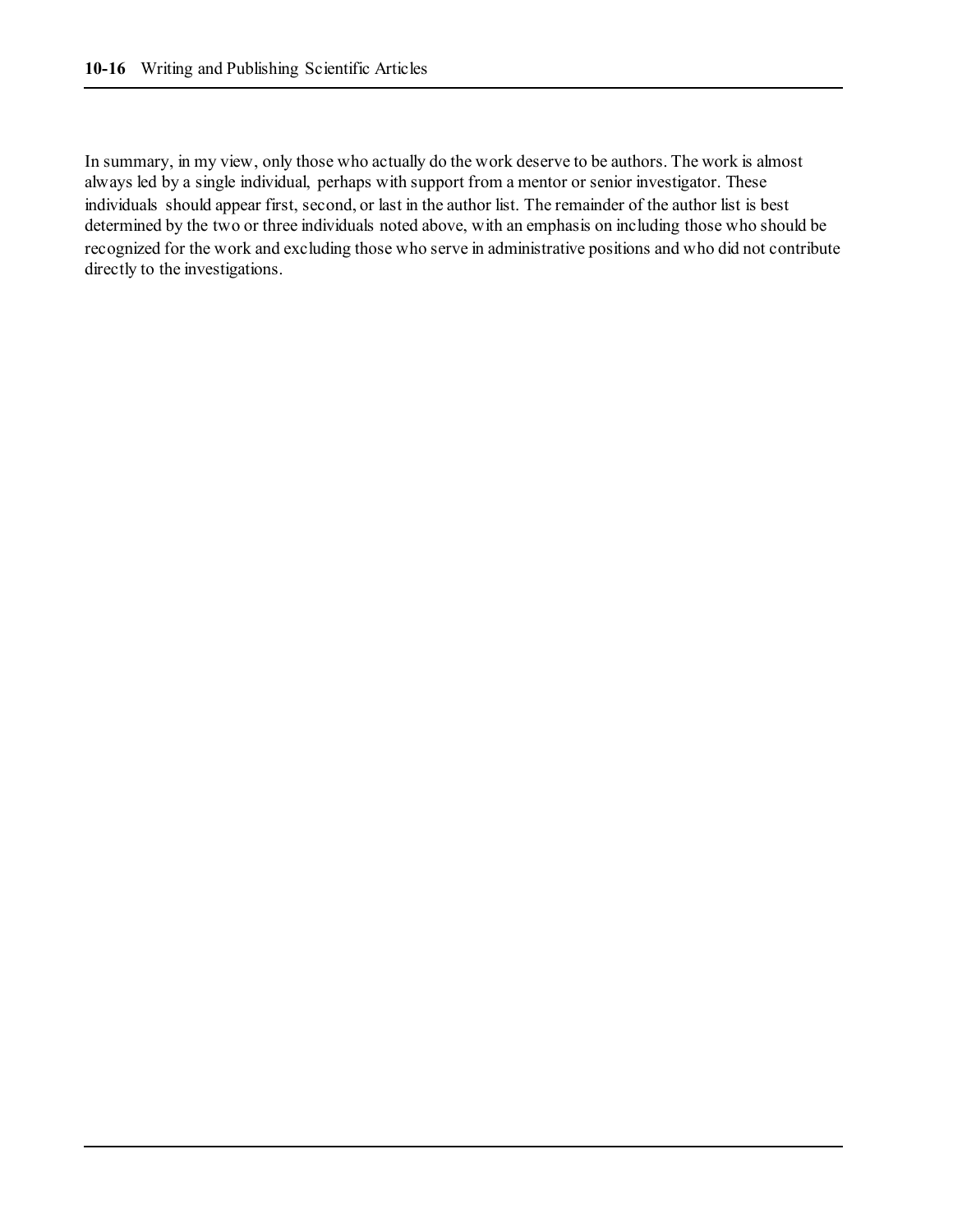# **Appendix 2: Copyright**

Copyright establishes the ownership of your written material. Very simply, copyright law protects everything, from the outline and the first rough draft to the manuscript that is finally published. Importantly, the author does not need to take any special action to secure copyright.

Up to the time a manuscript is accepted for publication, the authors are the copyright holder. After a manuscript is accepted for publication, authors will generally find that a condition of publication is that they must transfer ownership of the copyright to the owner of the journal. That owner may be a publisher, a professional society, or an institution. In some cases, only the corresponding author, as the official representative of the manuscript, will be asked to sign the form that transfers copyright. Generally, though, all authors must sign because they own the copyright jointly.

Copyright holders have the following rights:

- The right to reproduce the copyrighted work
- The right to prepare derivative works based on the copyrighted work
- The right to distribute copies of the copyrighted work to the public

This means that, after the copyright is transferred to the journal owner, the authors no longer have these rights, and they must get permission from the new copyright holder to do any of these things.

If you decide you want to reproduce previously published material—your own or someone else's—you need to obtain permission to use the material from the copyright owner—the publisher or the society. It may be a block of text from a journal article or book that exceeds a few sentences or a table or a figure in its entirety. Getting permission is simple to do. All you have to do is to send a letter or form requesting permission for republication of the material to the copyright holder specifying 3 things:

- 1. The *material* you want to use—that is, the figure, table, or portion of text you want to use.
- 2. The *title of the work* that you want to reproduce the material from, the *authors or editors* of the work, and the *page number* on which the material appears. Also include a *photocopy* of the material.
- 3. The *purpose* that you are using it for. If the material will be reproduced in a book, name the editors, the title of the book, and the publisher.

Once the copyright holder returns the form indicating consent to your request, you will need to include a credit line. Some publishers specify the wording of the copyright line, which you *must* use. If no wording is specified, the following works well: "Reproduced with permission from [insert full reference]."

For more information on copyright, please see "Crash Course in Copyright" at http://copyright.lib.utexas.edu/.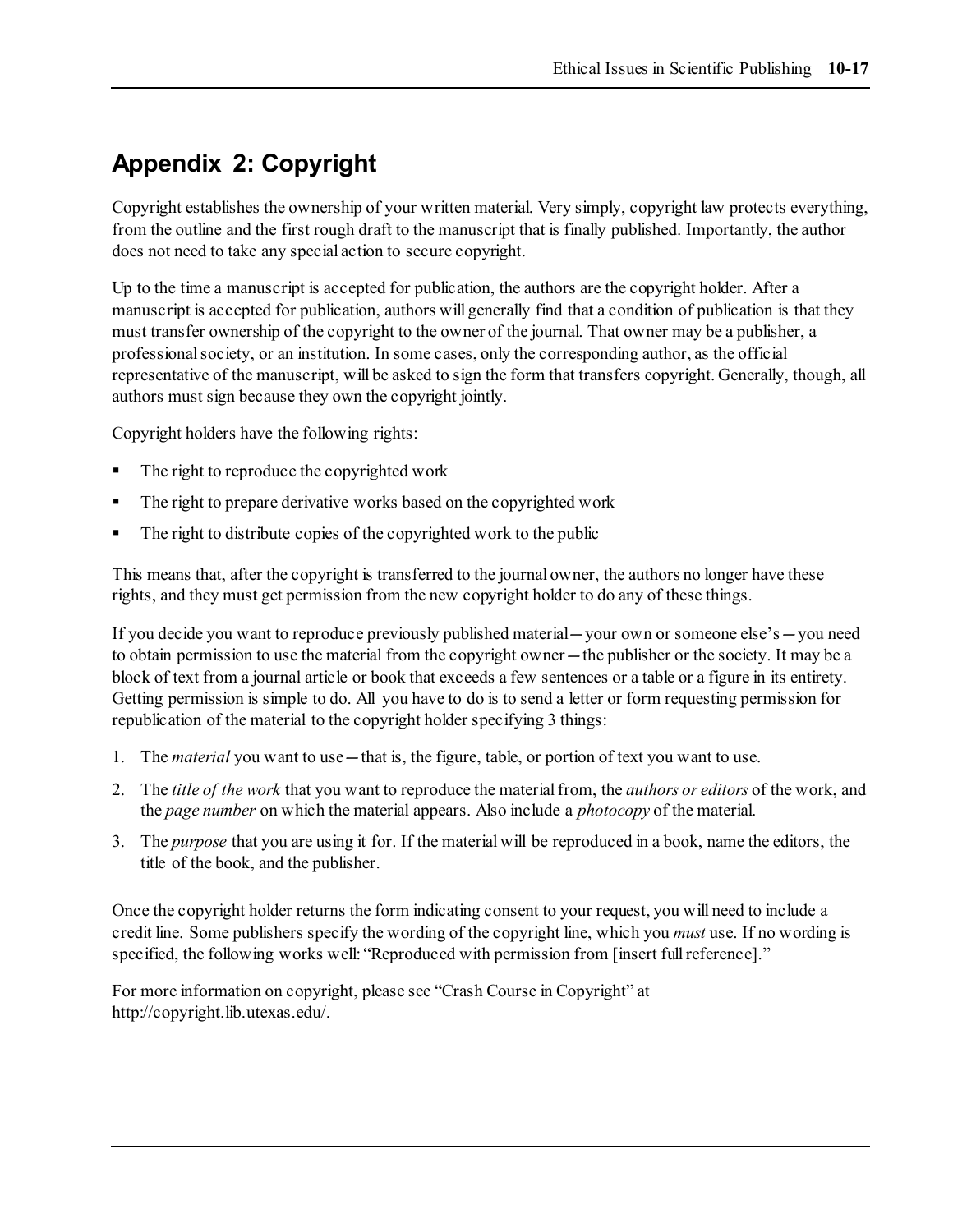#### **Sample Request for Permission**

#### **[First, insert one of the following two options, depending on whether the material you wish to reprint is from a journal article or a book chapter.]**

**[Option 1]** I am writing to request permission to reprint [specify material to be reprinted] from "[article title]," by [authors], published in [journal name], volume \_\_\_, number \_\_\_, [year], pages to ,

**[Option 2]** I am writing to request permission to reprint [specify material to be reprinted] from "[chapter title]," by [authors], published in [book title] in [year],

#### **[Next, insert one of the following two options, depending on whether the material will be reprinted in a journal article or a book chapter.]**

**[Option 1]** in my article tentatively entitled "[article title]" that is to appear in an upcoming issue of [journal name].

Complete copyright information and credit will be given. If you have any special requirements for your credit line, please advise me. If the author's permission is also required, please send me the appropriate address.

**[Option 2]** in my chapter tentatively entitled "[chapter title]" that is to appear in the book [book title], edited by [editors' names], to be published by [publisher] around [approximate month/year].

I am requesting nonexclusive permission to use this material as part of my work in all languages and for all editions, revisions, or translations of this book. Complete copyright information and credit will be given. If you have any special requirements for your credit line, please advise me. If the author's permission is also required, please send me the appropriate address.

#### **[End the letter with the following sentence.]**

Please sign below and return this letter to me at [your contact information, including your fax number].

#### **[At the very bottom of the letter, type the following for the publisher to fill in.]**

| Permission granted by:       |           |  |
|------------------------------|-----------|--|
|                              | signature |  |
|                              | , on      |  |
| title                        | date      |  |
| Citation to read as follows: |           |  |
|                              |           |  |
|                              |           |  |
|                              |           |  |
|                              |           |  |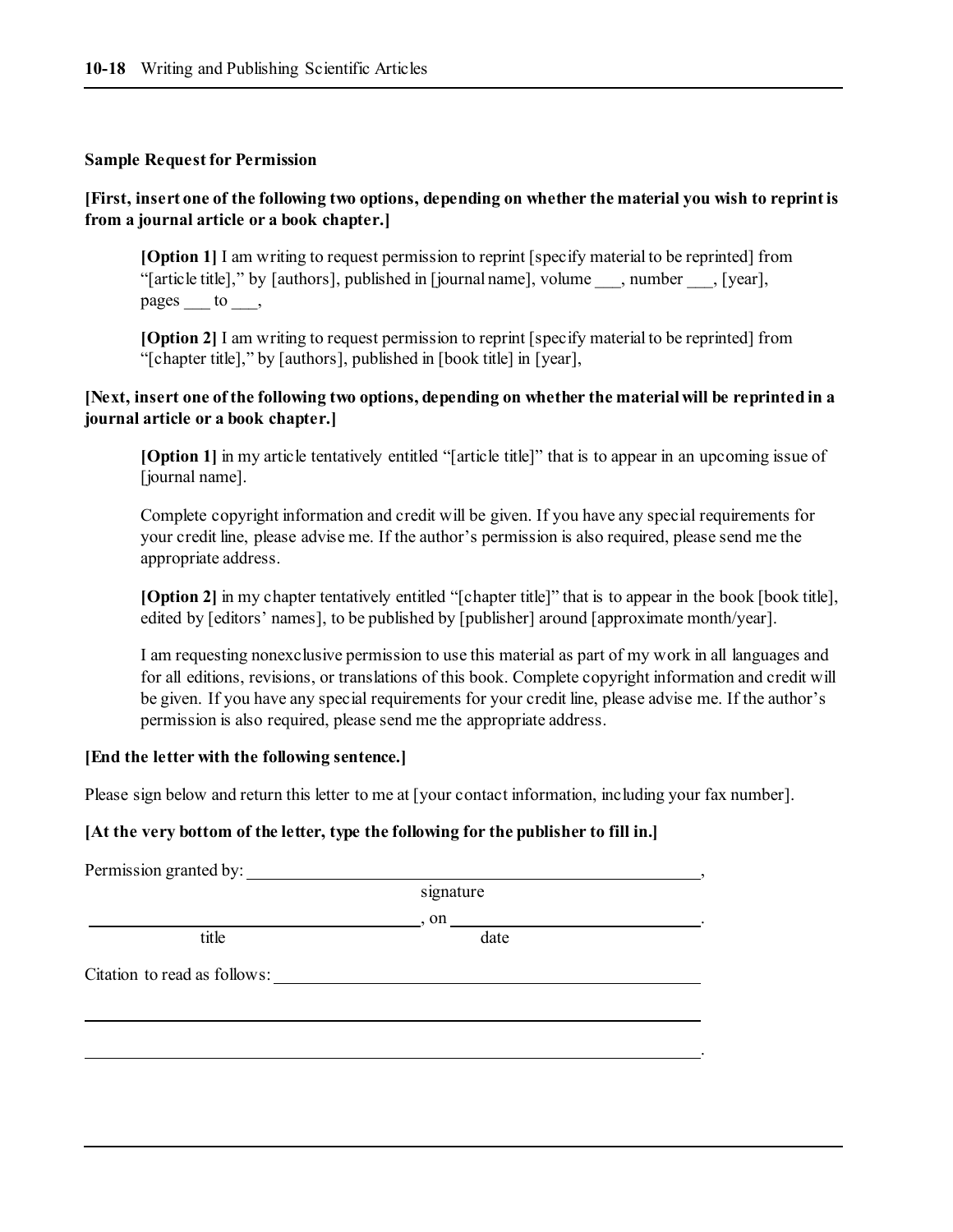# **Issues in the Cases**

## **Issues in Tony's Dilemma**

The pressure to publish starts very early in a scientist's career. Since a position as first author is especially valuable, most of the competition is for that spot in the author list. Indeed, most faculty recruiters want to know which articles in a bibliography were written by the candidate. Here, Edward is giving Martin the gift of first authorship, perhaps thinking that it is no loss to Tony, who likewise will be listed as first author. Edward has not thought about the messages he is sending his laboratory group, however. To Tony, he has said that first authorship is a gift, not a position you earn. He has sent the same message to Martin. Furthermore, he has diminished the prestige of Tony's position on the authorship list simply by having him share it with Martin.

Tony is now in a difficult position. Martin was added at Edward's request; Tony does not know whether Martin demanded to be included. So confronting Martin is likely only to create animosity. Getting Edward to change his decision will be difficult because Edward presumably gave his word to Martin.

# **Issues in the Case of the Changing Byline**

- The authors did not agree on authorship up front.
- One author did not approve the final paper.
- Authors cannot be taken off the list of co-authors after the article has been submitted without the approval of each, and the corresponding author must write a letter to the journal signed by all co-authors.
- Bill should have contacted Annette before contacting the journal.
- As for the shift in order, if Bill is listed as fourth author, his name would not appear on many reference lists.

# **Issues in the Case of the "Borrowed" Review**

John cannot use Dr. Jones' findings until they are published, for several reasons:

By reviewing the paper, John agreed to treat Dr. Jones' paper as a confidential document. He cannot contact Dr. Jones directly for permission without violating that agreement.

If he contacted the intended publisher of Dr. Jones' paper in order to secure permission, the journal would not give him permission (they cannot because Dr. Jones still holds the copyright), and furthermore the journal staff might put him on their list of unsuitable reviewers for proposing this breach of review ethics.